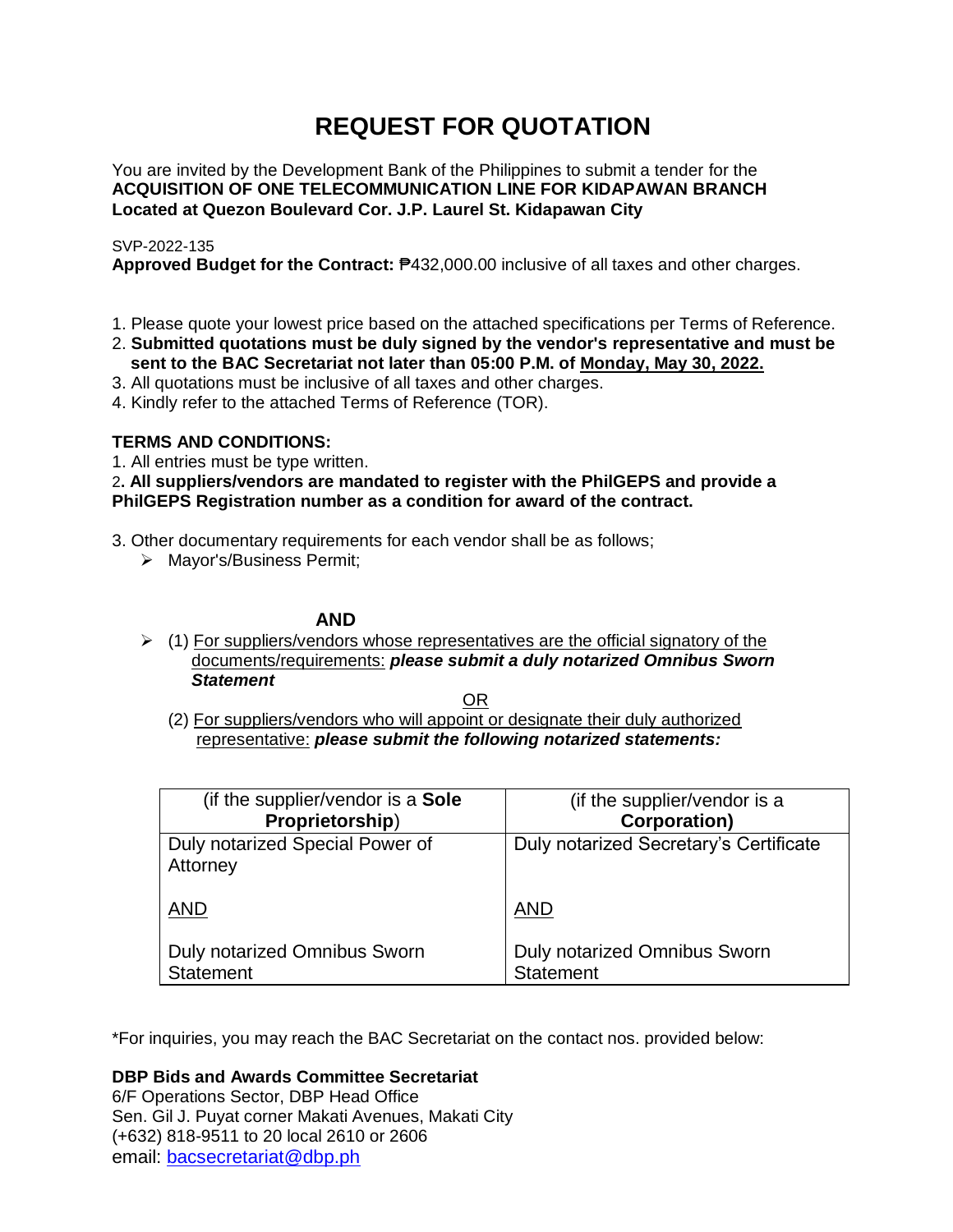**Annex A** 

### ACQUISITION OF NEW, ADDITIONAL AND/OR REPLACEMENT TELECOMMUNICATION LINE/CONNECTIVITY SERVICE FOR THE DEVELOPMENT BANK OF THE PHILIPPINES (DBP)-**KIDAPAWAN BRANCH**

#### APPROVED BUDGET FOR THE CONTRACT: Php 432,000

#### **TECHNICAL SPECIFICATIONS**

#### A. BACKGROUND

The telecommunication connectivity service (line) is for the connection of DBP online systems, services and facilities in any of the following DBP remote sites:

- A.1. Branch Office, including:
	- A.1.a. Lending Center
	- A.1.b. Cash Center
	- A.1.c. Branch-Lite Unit

A.2. Automated Teller Machine (ATM)

#### **8. OBJECTIVE**

To acquire stable, reliable and secure telecommunication connectivity/line service to link DBP remote sites to the Head Office from an authorized and qualified telecommunication service provider (Telco).

#### C. COVERAGE OF THE CONTRACT

The contract will be for a one (1) year period starting from date of acceptance of service with the option for automatic renewal.

#### **D. MINIMUM SPECIFICATIONS**

- D.1. Connectivity/Line Service Availability
	- > The minimum availability of service is 99.6%.
- D.2. Connectivity/Line Specifications
- D.2.a. Branch Office ☑
	- D.2.a.i. Wired MPLS/VPN, Radio Last Mile with minimum of 10 Mbps bandwidth
	- D.2.a.ii. Inclusive network equipment, such as router and or router/modem, must not be on End-of-Life/End-of-Support status within the contract period
	- D.2.a.iii. Router must support GRE/mGRE tunneling and IP Security (ex. dynamic VPN) and SNMP
	- D.2.a.iv. DBP shall have the full access of the router.
	- D.2.a.v. Provide near real time and historical link monitoring

#### П D.2.b. ATM - Wired

- D.2.b.i. VPN connection at least 128 Kbps via MPLS
- D.2.b.ii. Inclusive network equipment, such as router and or router/modem, must not be on End-of-Life/End-of-Support status within the contract period
- D.2.b.iii. Support GRE tunneling and SNMP
- D.2.b.iv. Provide near real time and historical link monitoring

Page 1 of 4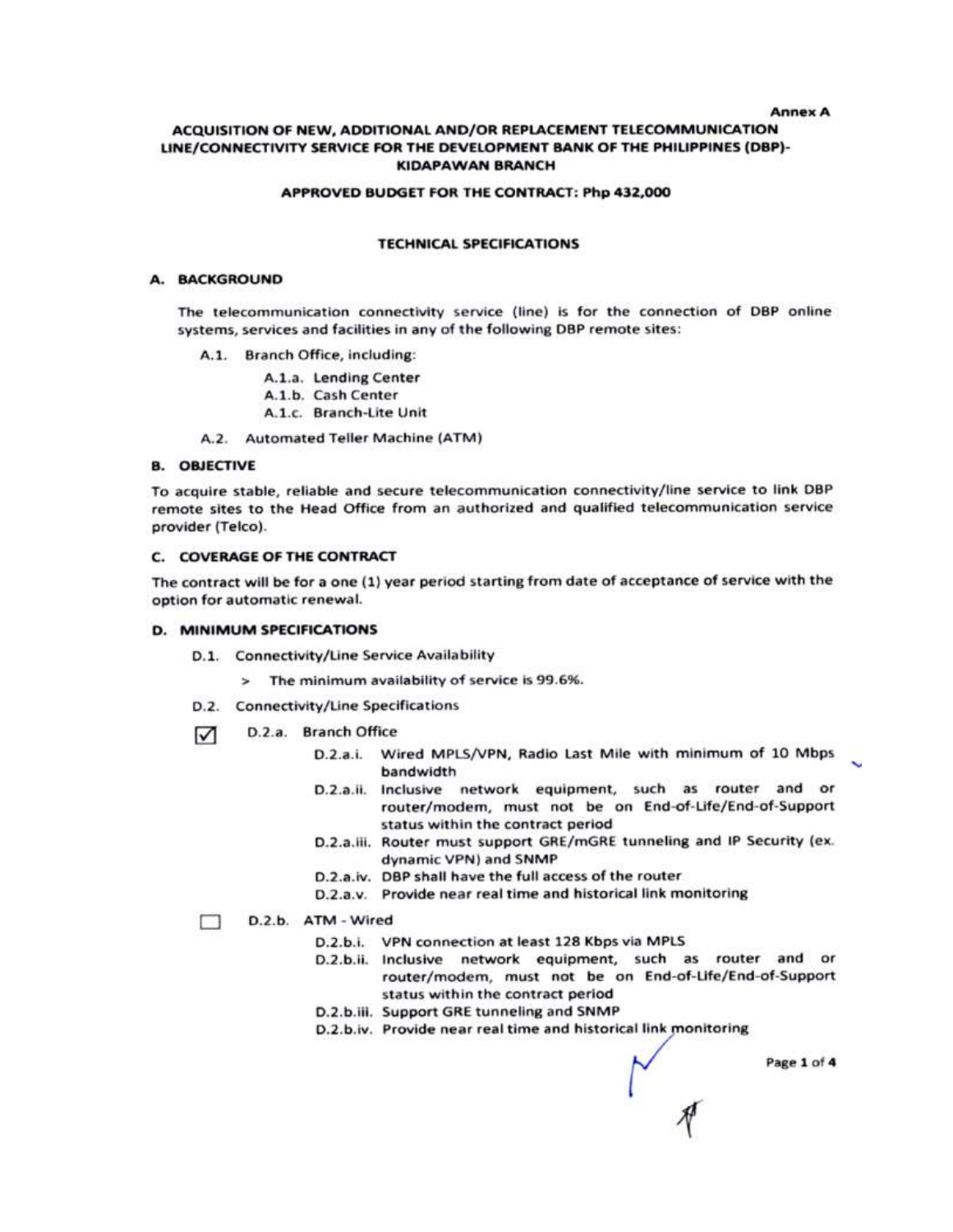ACQUISITION OF NEW, ADDITIONAL AND /OR REPLACEMENT OF TELECOMMUNICATION LINE / CONNECTIVITY SERVICE FOR THE DEVELOPMENT BANK OF THE PHILIPPINES (DBP)

- $\Box$  D.2.c. ATM Wireless
	- D.2.c.i. Provide data transmission function by public GPRS/ GSM network or higher
	- D.2.a.vi. Inclusive network equipment, such as router and or router/modem, must not be on End-of-Life/End-of-Support status within the contract period
	- D.2.c.ii. Support GRE Tunneling and SNMP
	- D.2.c.iii. Provide GUI access for local and remote management
	- D.2.c.iv. Operate at -30~+75°C temperature
	- D.2.c.v. Has LED status indication
	- D.2.c.vi. Support RJ45 console port
	- D.2.c.vii. Include: 1 power cord, 2 antennas, 1 console cable, 1 set documentation
	- D.2.c.viii. Provide near real time and historical link monitoring.
	- D.2.c.ix. Meet the average latency requirement of not greater than 200ms measured using the Ping utility or any similar mobile applications
	- D.2.c.x. Meet signal requirement of not less than 2 bars measured using mobile or similar devices capable of said measurement
	- D.2.c.xi. DBP shall have full access to the Modem/Router
- D.3. Support Services and Incident Management
	- D.3.a. The Telco shall provide 24 x 7 onsite, telephone and email support. For every service unavailability/downtime reported, the response time shall be within thirty (30) minutes.
	- D.3.b. Upon the occurrence of service unavailability/downtime, the Telco shall:
		- D.3.b.i. Conduct problem isolation/resolution and link restoration activities
		- D.3.b.ii. Notification via electronic mail (E-mail) and telephone within one (1) hour of the occurrence
		- D.3.b.iii. Minimum of twice a day status report to DBP via E-Mail
		- D.3.b.iv. Estimated time of arrival (ETA) if onsite activities required
		- D.3.b.v. Estimated time of resolution (ETR)
		- D.3.b.vi. Root cause
		- D.3.b.vii. Comply with DBP policies on security and confidentiality during support services.

Page 2 of

- D.3.c. The Telco shall submit an incident report stating the reason/s for the outage and detailing the steps undertaken to resolve a particular problem upon DBP's request.
- D.4. Service Performance Review
	- > The Telco shall conduct a performance review session at least once every quarter of a year

## E. TELECOMMUNICATION CONNECTIVITY/LINE REQUIREMENT CLASSIFICATION

The primary objective of the following provisions is to have multiple Telcos per site, providing service redundancy, high availability and avoiding single point of failure.

 $\Box$  E.1. New Telecommunication Line Requirement

E.1.a. Covered Sites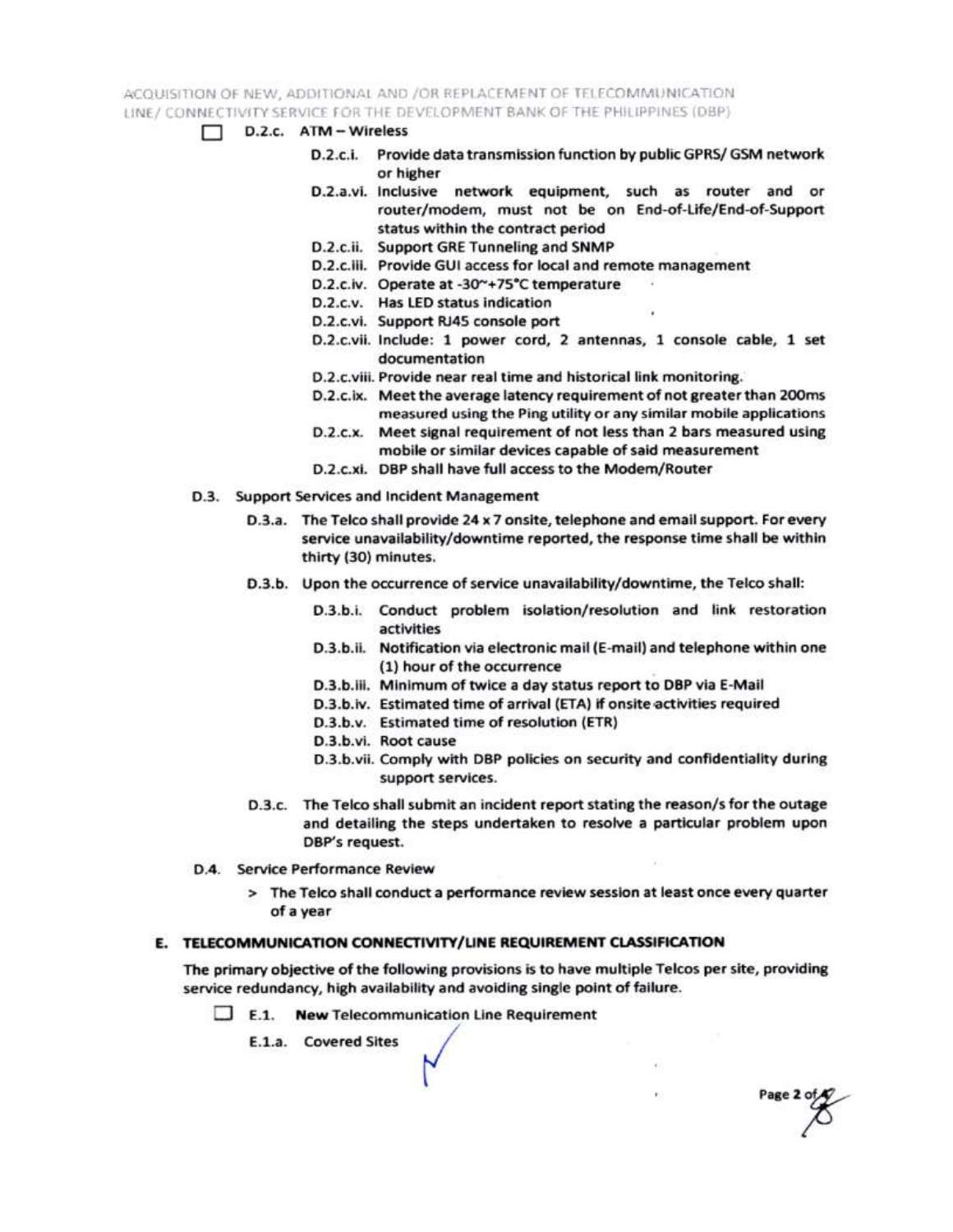ACQUISITION OF NEW, ADDITIONAL AND /OR REPLACEMENT OF TELECOMMUNICATION LINE/ CONNECTIVITY SERVICE FOR THE DEVELOPMENT BANK OF THE PHILIPPINES (DBP)

> New remotes sites

#### E.1.b. Telco Selection Criteria

- > Telecommunication Line for Branch Office
	- E.1.b.i. Two (2) different Telcos (Telco A and Telco B) shall be selected
	- E.1.b.ii. Telco A is the lowest (winning) provider
	- E.1.b.iii. Telco B is the second lowest provider
- > Telecommunication Line for Additional ATM Facility of a Branch Office
	- E.1.b.iv. The Telco must be different from the one which has the majority or most of the telecommunication connectivity services provided for the ATM/s of that Branch Office
- E.2. Additional Telecommunication Line Requirement Ð
	- E.2.a. Covered Sites
		- > For existing sites with existing telecommunication line/s
	- E.2.b. Telco Exception
		- > The Telco/s of the existing line/s servicing the site shall not be invited and will not be allowed to participate
- $\sqrt{ }$ E.3. Replacement Telecommunication Line Requirement
	- E.3.a. Covered Sites
		- > For existing sites with existing telecommunication line/s
	- E.3.b. Telco Exception
		- E.3.b.i. For Telco Redundancy Replacement
			- > The Telco of the existing line/s servicing the site including the one to be replaced shall not be invited and will not be allowed to participate
		- E.3.b.ii. Replacement for the Purpose of Telecommunication Line Capacity (Bandwidth) Upgrade
			- > The Telco of the other existing line/s servicing the site (i.e., other than the one to be replaced) shall not be invited and will not be allowed to participate
		- E.3.b.iii. For Wireless to Wired Facility Replacement
			- > The Telco of the other existing line/s servicing the site (i.e., other than the one to be replaced) shall not be invited and will not be allowed to participate

#### **F. DISCONTINUANCE OF SERVICE**

DBP can opt to discontinue the service within the contract period without pre-termination fee/s, if the Telco provider fails to meet the required minimum availability of service, specified in item D.1, for three (3) consecutive months (3-strike rule)

**G. PAYMENT** 

The payment shall be in a monthly basis every after the service acceptance.

Page 3 6t